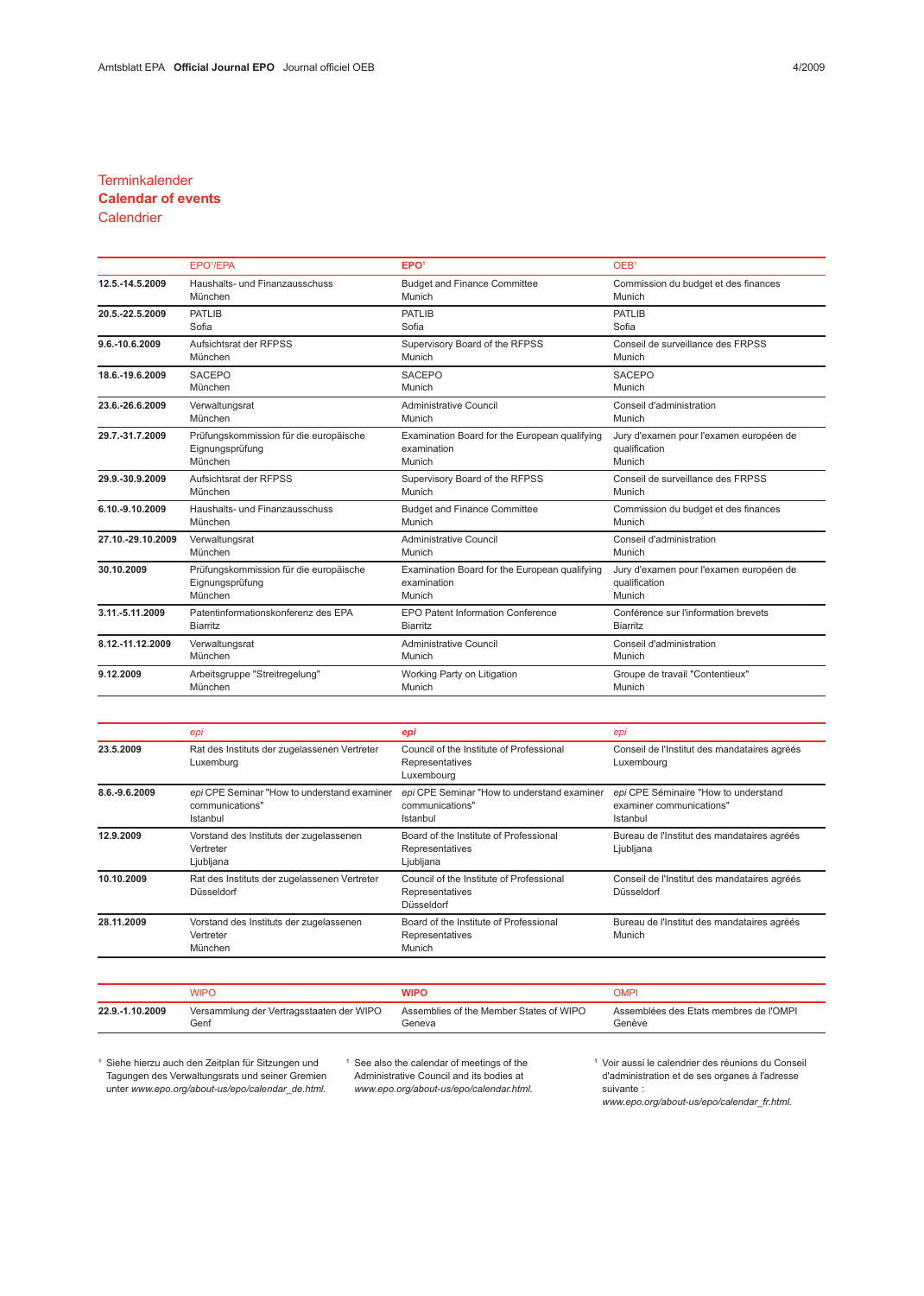### Sonstige Veranstaltungen

Einrichtungen in den EPÜ-Vertragsstaaten und "Erstreckungsstaaten", die Tagungen zu Themen im Zusammenhang mit dem europäischen Patentsystem oder nationalen Patentsystemen veranstalten, werden gebeten, der Direktion 5.2.2 des EPA im Voraus Einzelheiten zu solchen Tagungen zu nennen, damit sie in diesen Teil des Terminkalenders aufgenommen werden können.

Other events

Organisations in the EPC contracting states and in "extension" states holding meetings on topics pertaining to the European or national patent systems are invited to send advance details of such meetings to Directorate 5.2.2 of the EPO for inclusion in this part of the calendar of events.

#### Autres manifestations

Les organisations des Etats parties à la CBE et des "Etats autorisant l'extension" qui prévoient de tenir des réunions sur des sujets en relation avec les systèmes européen et nationaux de brevets sont invitées à communiquer à l'avance des informations à ce sujet à la Direction 5.2.2 de l'OEB, afin qu'elles puissent être publiées dans cette partie du calendrier.

| 03.2009-02.2010 | ES<br>Madrid and<br>Barcelona | Centre de Patents de la Universitat de Barcelona and Oficina Española de<br>Patentes y Marcas <sup>1</sup><br>Practical Course in Preparing for the European Qualifying Examination<br>(IV Edition, 2nd year, Paper C and Paper D) |                             |                                                                                                               |
|-----------------|-------------------------------|------------------------------------------------------------------------------------------------------------------------------------------------------------------------------------------------------------------------------------|-----------------------------|---------------------------------------------------------------------------------------------------------------|
| 4.5.-5.5.2009   | <b>DE</b><br>München          | FORUM <sup>2</sup><br><b>EPA-Schulungskurs II</b>                                                                                                                                                                                  | Seminar<br>Nr. 09 05 601    | Dr. H. Wichmann.<br>L. Zimmermann (EPA)                                                                       |
| 4.5.-5.5.2009   | <b>DE</b><br>Stuttgart        | Management Circle <sup>3</sup><br><b>Patent-Monitoring</b>                                                                                                                                                                         |                             | Dr. R. Nowak, Dr. B. Wicenec                                                                                  |
| 6.5.-7.5.2009   | <b>DE</b><br>München          | FORUM <sup>2</sup><br>Einstieg in den gewerblichen Rechtsschutz                                                                                                                                                                    | Seminar<br>Nr. 09 05 606    | M. Huppertz                                                                                                   |
| 7.5.-8.5.2009   | <b>GB</b><br>London           | Management Forum Ltd. <sup>4</sup><br><b>Fundamentals of European claim drafting</b>                                                                                                                                               | Conference<br>No. H5-5009   | B. Cronin                                                                                                     |
| 7.5.-8.5.2009   | <b>DE</b><br>Stuttgart        | VPP <sup>5</sup><br>Frühjahrsfachtagung                                                                                                                                                                                            |                             |                                                                                                               |
| 12.5.2009       | DE<br>München                 | FORUM <sup>2</sup><br>Einspruchs- und Beschwerdeverfahren                                                                                                                                                                          | Seminar<br>Nr. 09 05 110    | R. Engels, Dr. S. Wänninger                                                                                   |
| 14.5.2009       | <b>DE</b><br>Düsseldorf       | FORUM <sup>2</sup><br><b>Update Verletzungsprozess</b>                                                                                                                                                                             | Seminar<br>Nr. 09 05 180    | Dr. H. Deichfuß, Dr. M. Grosch                                                                                |
| 15.5.2009       | <b>DE</b><br>Stuttgart        | FORUM <sup>2</sup><br>Patentmonitoring                                                                                                                                                                                             | Seminar<br>Nr. 09 05 116    | Dr. E. Heinz, F. L. Zacharias                                                                                 |
| 15.5.2009       | <b>GB</b><br>London           | Management Forum Ltd. <sup>4</sup><br><b>Patent infringement</b>                                                                                                                                                                   | Conference<br>No. H5-3109   | B. Hulbert, U. Blumenröder,<br>W. Cook                                                                        |
| 15.5.2009       | <b>GB</b><br>London           | Management Forum Ltd. <sup>4</sup><br><b>Effective business practices in Intellectual Property</b>                                                                                                                                 | Conference<br>No. H5-5109   | G. Roberts, A. Brewster,<br>M. Harrison, K. N. Kasper,<br>J. Needle, F. Pochart,<br>R. Turnor                 |
| 18.5.2009       | <b>GB</b><br>London           | Management Forum Ltd. <sup>4</sup><br>How to understand and respond to communications from EPO examiners                                                                                                                           | Conference<br>No. H5-3209   | D. X. Thomas (EPO)                                                                                            |
| 19.5.-20.5.2009 | <b>DK</b>                     | FORUM <sup>2</sup><br>Copenhagen Basic knowledge of fees and time limits                                                                                                                                                           | Conference<br>No. 09 05 602 | M. Huppertz                                                                                                   |
| 25.5.2009       | <b>DE</b><br>München          | FORUM <sup>2</sup><br>Die Patentierung biotechnologischer Erfindungen                                                                                                                                                              | Seminar<br>Nr. 09 05 106    | Dr. H.-R. Jaenichen,<br>Dr. U. Kilger                                                                         |
| 25.5.-27.5.2009 | <b>DE</b><br>Frankfurt        | FORUM <sup>2</sup><br>Einführung in das Patentwesen I<br>Basis-/Hauptseminar                                                                                                                                                       | Seminar                     | Dr. A. Bieberbach,<br>Nrn. 09 05 101/102 Prof. Dr. U. Fitzner,<br>Dipl.-Ing. B. Geyer,<br>Dipl.-Ing. B. Tödte |
| 27.5.2009       | <b>BE</b><br><b>Brussels</b>  | FORUM <sup>2</sup><br><b>IP Due Diligence</b>                                                                                                                                                                                      | Conference<br>No. 09 05 183 | Dr C. A. Kilger, A. C. Tridico                                                                                |
| 28.5.2009       | DE<br>München                 | FORUM <sup>2</sup><br><b>Patente im Mittelstand</b>                                                                                                                                                                                | Seminar<br>Nr. 09 05 144    | Dipl.-Phys. Dr. W. Fugmann,<br>U. Kreutzer                                                                    |
|                 |                               |                                                                                                                                                                                                                                    |                             |                                                                                                               |

<sup>1</sup> Centre de Patents de la Universitat de Barcelona Parc Científic de Barcelona, Baldiri Reixac 4, 08028 Barcelona, Spain Tel. +34 (0)93 4034511, Fax +34 (0)93 4034517 nuriasans@pcb.ub.es www.pcb.ub.es/centredepatents

<sup>2</sup> FORUM Institut für Management GmbH Postfach 105060, 69040 Heidelberg, Germany Tel. +49 (0)6221 500500, Fax +49 (0)6221 500505 patent@Forum-Institut.de www.forum-institut.de

<sup>3</sup> Management Circle Hauptstr. 129, 65760 Eschborn, Germany Tel. +49 (0)6221 500500 Fax +49 (0)6196 4722888 kundenservice@managementcircle.de www.managementcircle.de

<sup>4</sup> Management Forum Ltd. 98-100 Maybury Road, Woking, Surrey, GU21 5JL, United Kingdom Tel. +44 (0)1483 730071, Fax +44 (0)1483 730008 info@management-forum.co.uk www.management-forum.co.uk

<sup>5</sup> VPP-Geschäftsstelle Sigrid Schilling, Uhlandstr. 1, 47239 Duisburg, **Germany** Tel. +49 (0)2151 940236, Fax +49 (0)2151 940237 vpp.schilling@vpp-patent.de www.vpp-patent.de